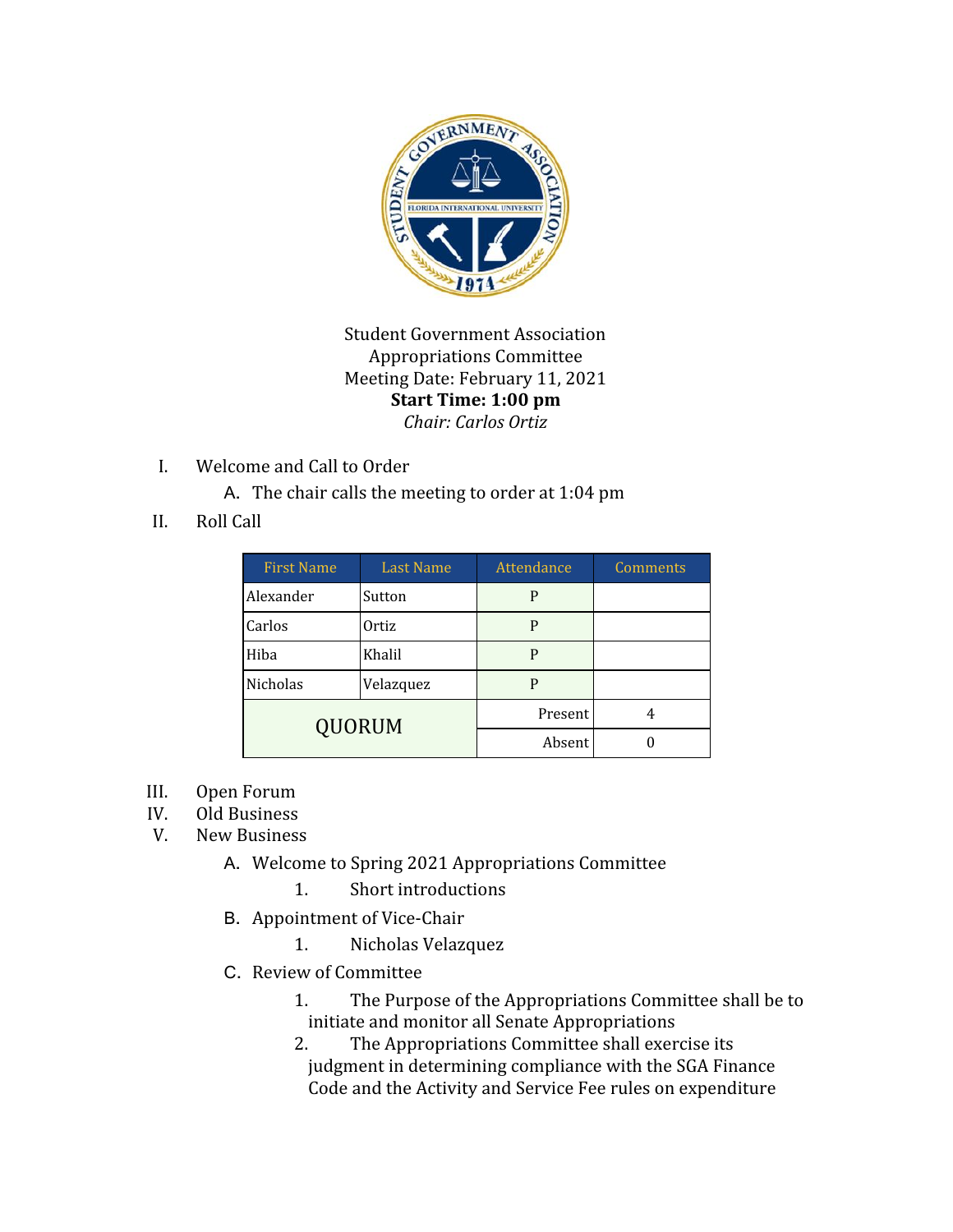- 3. The Appropriations Committee shall take all action through Simple Majority
- 4. The Appropriations Committee shall be able to vote to approve or deny legislation
- D. Review Title VII: The Finance Code
	- 1. Review this week and discuss next week
- E. Meetings
	- 1. Senator Ortiz motions to meet every Thursday at 1:00. Senator Khalil seconds. Motion passes.
	- 2. Senator Ortiz motions to vote by unanimous consent. Senator Khalil seconds. Motion passes.

## VI. Announcements

- A. Alexander Sutton
	- 1. Free housing laundry
		- a) Senator Ortiz suggests an SGA-sponsored survey
		- b) Senator Velazquez brings up contract
		- c) Senator Lugo would be interested in helping
	- 2. Students with financial issues that do no qualify for homeless initiatives
		- a) Reach out to Amelia
	- 3. Nap pods on campus
		- (1) Senator Ortiz recommends tabling until after COVID
- B. Hiba Khalil
	- 1. Career fair with CTD for Engineering students every Thursdays
	- 2. Engineering campus has no dining options and there are no classes offered
	- 3. Before COVID
		- a) Cafeteria has limited options and students go outside of campus
		- b) Food truck
	- 4. Mask-wearing concerns on ECE Campus
		- a) Students show up to study
		- b) P3 Ambassadors
		- c) Ask Janelle about Legal Counsel
- C. Nicholas Velazquez
	- 1. Meeting with SIPA Dean in an hour
	- 2. Tutoring support for economics students
		- a) Would like for it to be faculty-led
		- b) Graduate students are available
		- c) Sipa has Language Lab
	- 3. Dean is stepping down